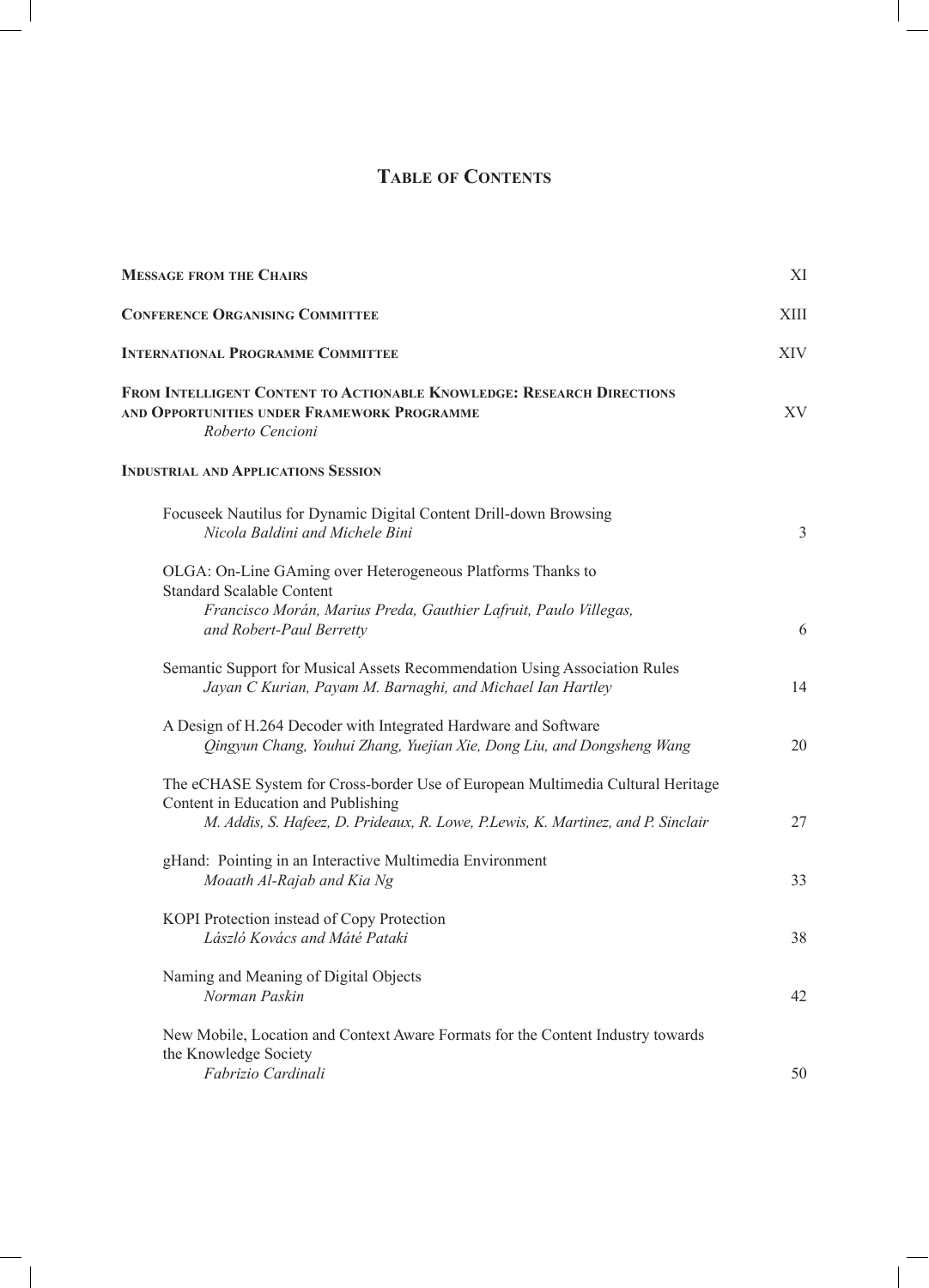## AXMEDIS 2006

## **MUSICNETWORK Workshop on MPEG Symbolic Music Representation (SMR)**

 $\mathbf{I}$ 

| A Hybrid MPEG-7 Compliant Musical Structure Analysis Led Automated<br><b>Collaborative Musical Recommender System</b><br>Kevin Curran, Elaine Smyth, and Frank Lyons                                                                                       | 57  |
|------------------------------------------------------------------------------------------------------------------------------------------------------------------------------------------------------------------------------------------------------------|-----|
| Digital Preservation of Interactive Multimedia Performing Arts<br>Kia Ng, Tran Vu Pham, Bee Ong, Alain Bonardi, Jerome Barthelemy,<br>and David Giaretta                                                                                                   | 65  |
| Using MPEG Symbolic Music Representation in MPEG-4<br>Pierfrancesco Bellini, Paolo Nesi, and Giorgio Zoia                                                                                                                                                  | 73  |
| Writing for Microtonal Triple Harp<br>Eleri Angharad Pound, Michael Spencer, and Kia Ng                                                                                                                                                                    | 78  |
| <b>I-MAESTRO 2<sup>ND</sup> WORKSHOP ON TECHNOLOGY ENHANCED MUSIC EDUCATION</b>                                                                                                                                                                            |     |
| i-Maestro: Interactive Multimedia Environments for Music Education<br>Bee Ong, Kia Ng, Nicola Mitolo, and Paolo Nesi                                                                                                                                       | 87  |
| MPEG-Symbolic Music Representation Editor and Viewer for Max/MSP<br>P. Bellini, F. Frosini, G. Liguori, N. Mitolo, and P. Nesi                                                                                                                             | 92  |
| Technology and Paradigms to Support the Learning of Music Performance<br>Norbert Schnell, Frederic Bevilacqua, Diemo Schwarz,<br>Nicolas Rasamimanana, and Fabrice Guedy                                                                                   | 99  |
| Mediating Representations: Domain Knowledge to Pedagogical Content Knowledge (PCK):<br>supporting the instantiation of dynamic pedagogic flow responsive to the evolving situated<br>chemistry of Pedagogic Experiences<br>Atta Badii and Peter Mothersole | 103 |
| Towards Reference Architectures for Dynamic Pedagogic Flow Adaptation in Blended<br>Learning with PCK-empowered MaestrOnto-SCR and the P-Flow Control Support Framework<br>Atta Badii and Peter Mothersol                                                  | 110 |
| Using Music Processing Algorithms for Exercise Generation in Music E-Learning<br>Kerstin Neubarth and Tillman Weyde                                                                                                                                        | 118 |
| Generation of Exercises and Exercise Sequences for Technology-Enhanced Music Education<br>Tillman Weyde                                                                                                                                                    | 126 |
| Creating Accessible Interfaces for i-Maestro Learning Objects<br>Neil Mckenzie and David Crombie                                                                                                                                                           | 132 |
| Potential for Unification of Musical Standards with i-Maestro<br><b>Stuart Cunningham</b>                                                                                                                                                                  | 140 |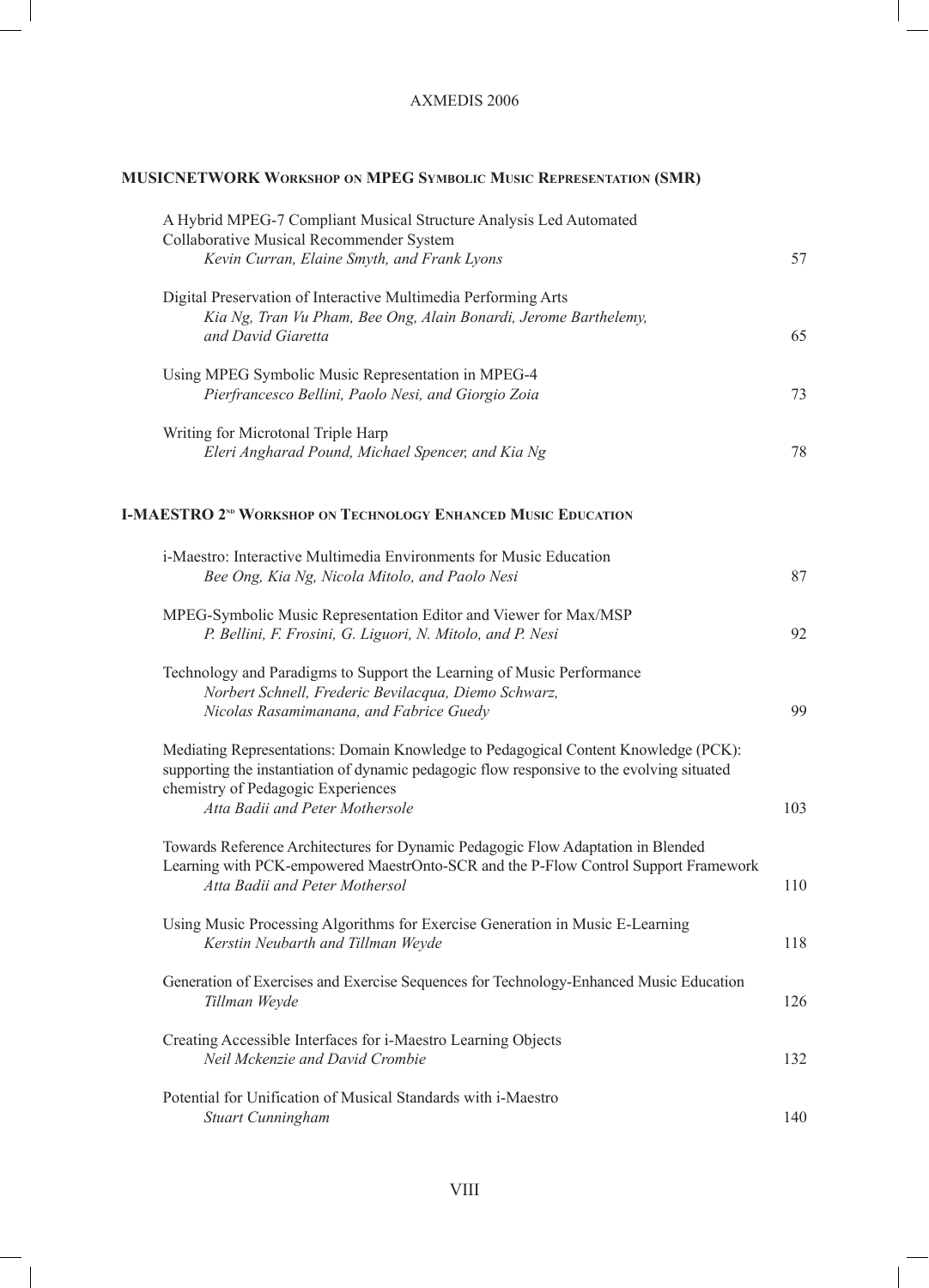#### Contents

#### **Virtual Goods 4th Workshop on Technical, Economic and Legal Aspects of Business Models for Virtual Goods**

| Employing Trusted Computing for the Forward Pricing of Pseudonyms                                                             |     |
|-------------------------------------------------------------------------------------------------------------------------------|-----|
| in Reputation Systems<br>Nicolai Kuntze, Dominique Mähler, and Andreas U. Schmidt                                             | 145 |
| Towards the Automated Selling of Web Services over the Internet<br>Oliver Hummel, Philipp Bostan, and Colin Atkinson          | 150 |
| <b>Trading Privacy</b><br>Helge Hundacker and Rüdiger Grimm                                                                   | 158 |
| Discouraging File Sharing Piracy by Search Response<br>Martin Steinebach and Christian Hassler                                | 166 |
| BluetunA: share your taste in music with people nearby<br>Stephan Baumann, Arianna Bassoli, Björn Jung, and Martin Wisniowski | 173 |
| Virtual Knowledge as Virtual Goods<br>Klaus P. Jantke                                                                         | 179 |
| Freebies for CD Retailers: A transition from tangible to digital distribution<br>Patrick Aichroth and Jens Hasselbach         | 185 |
| Information Flow Control for Distributed Usage Control<br>Dieter Hutter and Melanie Volkamer                                  | 192 |
| CONFUO©O on BitTorrent - Liable File Sharing with Swarming<br>Jochen Ulzheimer, Martin Schmucker, and Peter Ebinger           | 196 |
| WORKSHOP ON END-TO-END QUALITY OF SERVICE (QOS) FOR UNIVERSAL MULTIMEDIA ACCESS (UMA)                                         |     |
| MPEG-21-based Cross-Resource Adaptation Decision-Taking<br>Ingo Kofler and Hermann Hellwagner                                 | 207 |

*Ismail Djama and Toufik Ahmed* 215

*and Rik Van de Walle* 223

MPEG-21 Cross-Layer QoS Adaptation for Mobile IPTV Services Delivering

Exploitation of Interactive Region of Interest Scalability in Scalable Video

*Davy De Schrijver, Wesley De Neve, Davy Van Deursen, Sarah De Bruyne,* 

Coding by Using an XML-driven Adaptation Framework